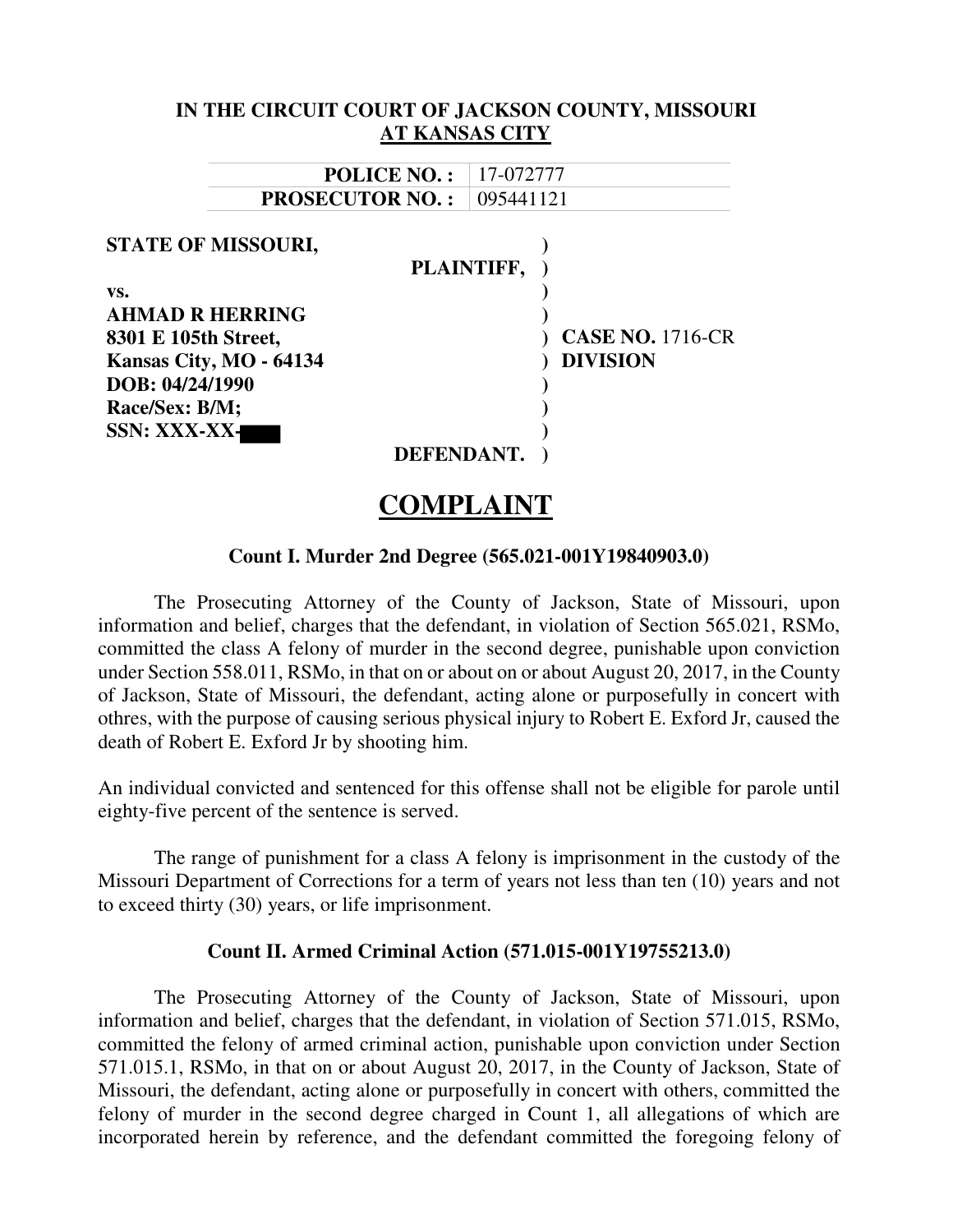## **State vs. Ahmad R Herring**

murder in the second degree by, with and through, the knowing use, assistance and aid of a deadly weapon.

The range of punishment for the offense of Armed Criminal Action in violation of section 571.015 RSMo. is imprisonment in the custody of the Missouri Department of Corrections for a term of years not less than three (3) years without eligibility for parole, probation, conditional release or suspended imposition or execution of sentence for a period of three (3) calendar years. The range of punishment for the offense of Armed Criminal Action in violation of section 571.015 RSMo. as a second offense is imprisonment in the custody of the Missouri Department of Corrections for a term of years not less than five (5) years without eligibility for parole, probation, conditional release or suspended imposition or execution of sentence for a period of five (5) calendar years. The range of punishment for the offense of Armed Criminal Action in violation of section 571.015 RSMo. as a third offense is imprisonment in the custody of the Missouri Department of Corrections for a term of years not less than ten (10) years without eligibility for parole, probation, conditional release or suspended imposition or execution of sentence for a period of ten (10) calendar years. Any punishment imposed pursuant to section 571.015 RSMo. shall be in addition to any punishment provided by law for the crime committed by, with, or through the use, assistance, or aid of a dangerous instrument or deadly weapon.

## **Count III. Unlawful Use Of Weapon - Subsection 9 - Shoot At/from Motor Vehicle, At Person, Motor Vehicle Or Building (571.030-020Y20145213.0)**

The Prosecuting Attorney of the County of Jackson, State of Missouri, upon information and belief, charges that the defendant, acting alone or purposefully in concert with others, in violation of in violation of Section 571.030, RSMo, committed the class B Felony of unlawful use of a weapon, punishable upon conviction under Sections 558.011 and 571.030.9, RSMo, in that on or about August 20, 2017, in the area of 33rd St and Wabash, in the County of Jackson, State of Missouri, the defendant, acting alone or purposefully in concert with others, knowingly discharged a firearm from a black Ford Edge, a motor vehicle.

The range of punishment for a class B felony is imprisonment in the custody of the Missouri Department of Corrections for a term of years not less than five (5) years and not to exceed fifteen (15) years.

## **Count IV. Armed Criminal Action (571.015-001Y19755213.0)**

The Prosecuting Attorney of the County of Jackson, State of Missouri, upon information and belief, charges that the defendant, in violation of Section 571.015, RSMo, committed the felony of armed criminal action, punishable upon conviction under Section 571.015.1, RSMo, in that on or about August 20, 2017, in the County of Jackson, State of Missouri, the defendant acting alone or purposefully in concert with others, committed the felony of unlawful use of weapons charged in Count 3, all allegations of which are incorporated herein by reference, and the defendant committed the foregoing felony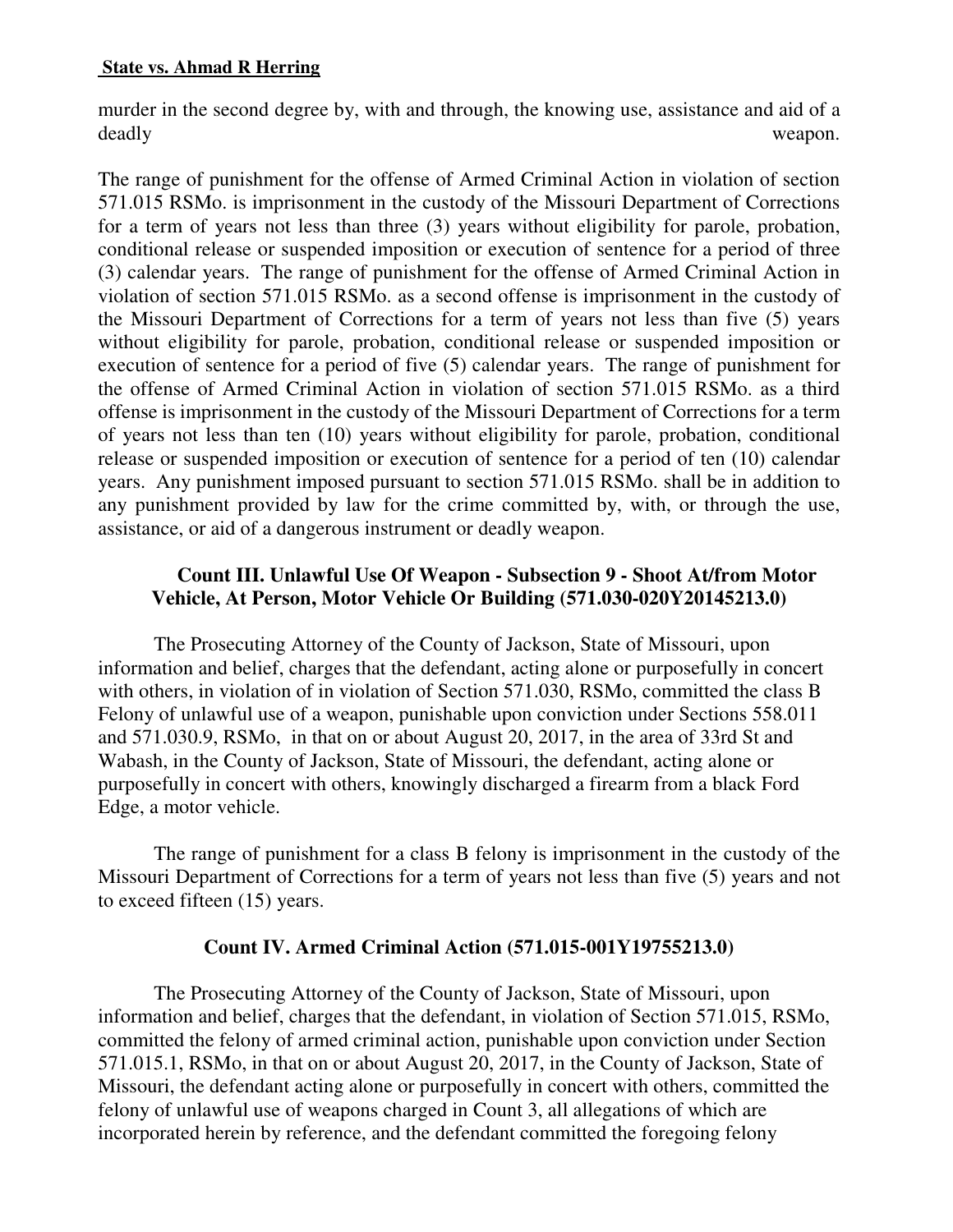## **State vs. Ahmad R Herring**

of unlawful use of weapons by, with and through, the knowing use, assistance and aid of a deadly weapon.

The range of punishment for the offense of Armed Criminal Action in violation of section 571.015 RSMo. is imprisonment in the custody of the Missouri Department of Corrections for a term of years not less than three (3) years without eligibility for parole, probation, conditional release or suspended imposition or execution of sentence for a period of three (3) calendar years. The range of punishment for the offense of Armed Criminal Action in violation of section 571.015 RSMo. as a second offense is imprisonment in the custody of the Missouri Department of Corrections for a term of years not less than five (5) years without eligibility for parole, probation, conditional release or suspended imposition or execution of sentence for a period of five (5) calendar years. The range of punishment for the offense of Armed Criminal Action in violation of section 571.015 RSMo. as a third offense is imprisonment in the custody of the Missouri Department of Corrections for a term of years not less than ten (10) years without eligibility for parole, probation, conditional release or suspended imposition or execution of sentence for a period of ten (10) calendar years. Any punishment imposed pursuant to section 571.015 RSMo. shall be in addition to any punishment provided by law for the crime committed by, with, or through the use, assistance, or aid of a dangerous instrument or deadly weapon.

The facts that form the basis for this information and belief are contained in the attached statement(s) of facts, made a part hereof and submitted as a basis upon which this court may find the existence of probable cause.

Wherefore, the Prosecuting Attorney prays that an arrest warrant be issued as provided by law.

## **JEAN PETERS BAKER**

 Prosecuting Attorney Jackson County, Missouri by,

> */s/ Kristiane N. Bryant*  Kristiane N. Bryant (#69524) Assistant Prosecuting Attorney 415 E. 12th St. Floor 7M Kansas City, MO - 64106 (816) 881-3597 KNBryant@jacksongov.org

## **WITNESSES:**

 DET Leland W. Blank , 1125 Locust, Kansas City, MO - 64106 Robert E. Exford Jr, Prosecuting Atty. Office, Kansas City, MO - 64106 DET Wayne C. Fitzner , 1125 Locust, Kansas City, MO - 64106 PO Justin Kirmse , 1125 Locust, Kansas City, MO - 64106 DET Ray H. Lenoir , 1125 Locust, Kansas City, MO - 64106 DET Kristofer R. Oldham , 1125 Locust, Kansas City, MO - 64106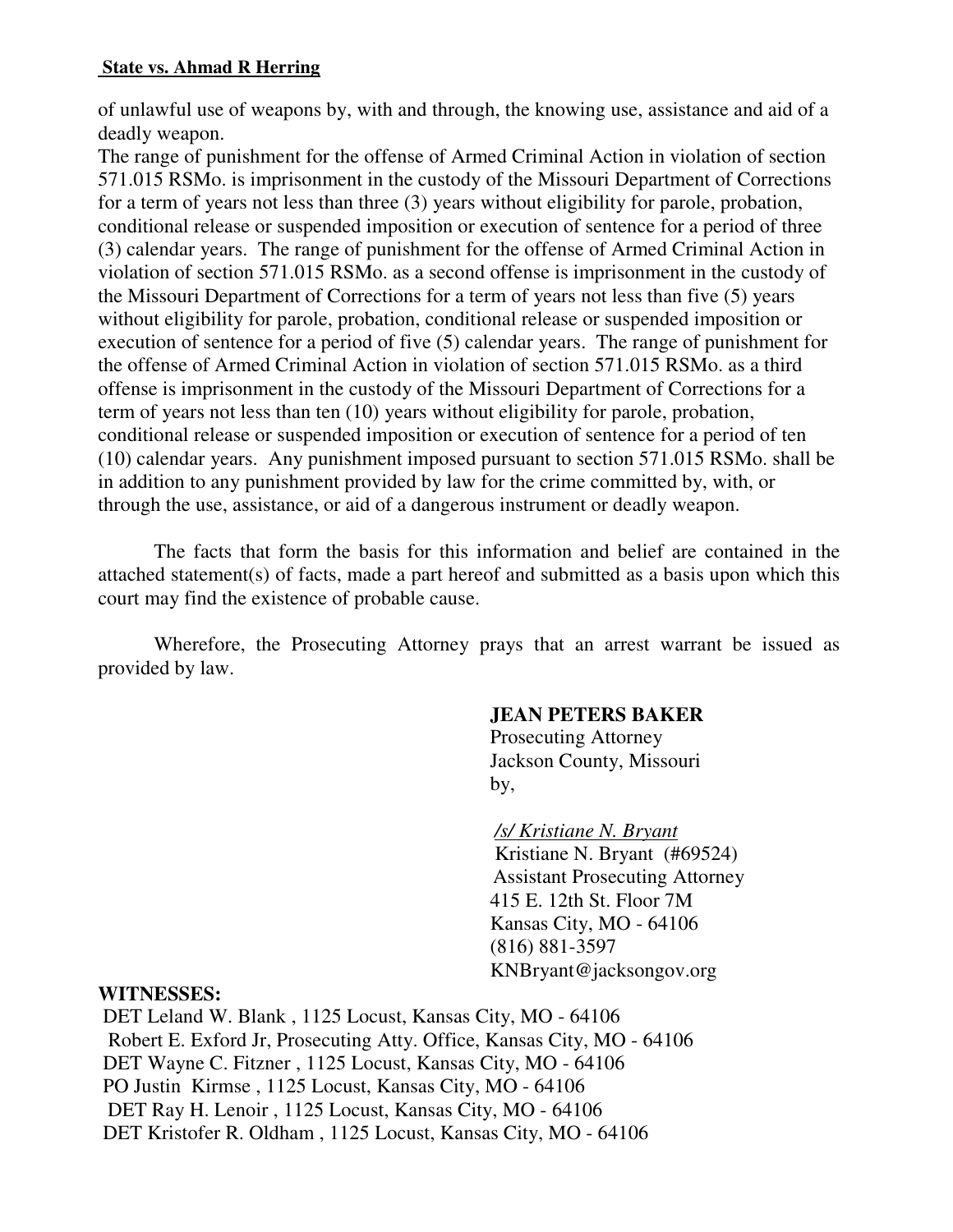| I, Det. Wayne Fitzner 3685<br>(Name and identify law enforcement officer, or person having information as probable cause.) |        |                           |                                            |    |
|----------------------------------------------------------------------------------------------------------------------------|--------|---------------------------|--------------------------------------------|----|
| knowing that false statements on this form are punishable by law, state that the facts contained herein are true.          |        |                           |                                            |    |
| I have probable cause to believe that on 8-20-2017                                                                         | (Date) |                           | , at 3238 Wabash<br>(Address)              | ın |
| Kansas City, Jackson<br>(County)                                                                                           |        | Missouri Ahmad R. Herring | (Name of Offender(s))                      |    |
| B/M, 4-24-1990 SSN#<br>(Description of Identity)                                                                           |        |                           | committed one or more criminal offense(s). |    |

The facts supporting this belief are as follows:

On 8-20-2017 at 0045 hours Kansas City Missouri Police Officers were dispatched to 3238 Wabash in regard to a shooting. While en route to the call, dispatch advised there was a black male shot inside of a black Chevrolet Tahoe.

Upon arrival the officers found Robert E. Exford, BM, 8-10-1976 deceased inside his vehicle. The Jackson County Medical Examiner stated Exford's death was a homicide due to a gunshot wound.

During the crime scene investigation eighteen 7.62 caliber shell casings were found spread from east to west at the intersection of 33<sup>rd</sup> and Wabash. A search of the city surveillance cameras in the area found a black Ford Edge Missouri license plate ML1V5F 2019 driving in the area at the time of the homicide. Further footage of the vehicle at 0038 hours, on 8-20-2017 showed it traveling from east to west on 33<sup>rd</sup> street, as it approached the intersection of 33<sup>rd</sup> and Wabash the driver who was wearing what appeared to be a white T-Shirt climbed out of the driver's side window and fired numerous times from an apparent rifle in the direction of the victim's vehicle.

The license plate's DOR came back to a black 2017 Ford Edge rented from Budget Rental. A check with Avis/Budget security showed that the vehicle was obtained at the Budget Rental office located at 618 E. 99<sup>th</sup> street in Kansas City, Missouri. The manager of the Budget Rental Office told me the person who rented the vehicle was **the set of the same is and gave me her contact** phone number. I called Ms.  $\Box$  and explained to her that I was investigating a crime and asked who had been driving the Ford Edge on the night of August 20<sup>th</sup>. She got back to me and told me that **the Ahmad Herring had been driving the vehicle and gave me his phone** number. I called Herring who told me that he had been driving the car on that evening during that time frame and that he had been accompanied by a person named "D".